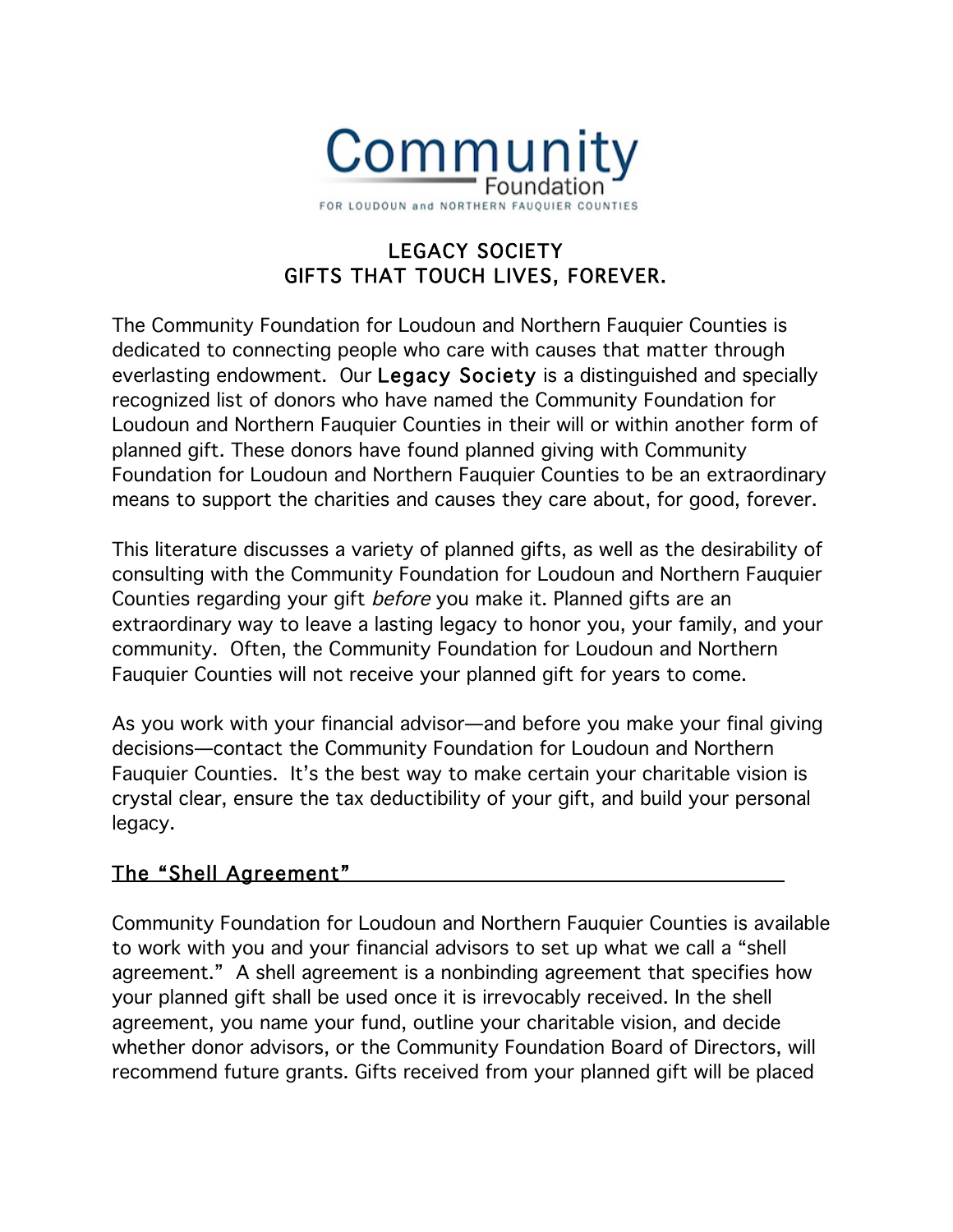into your fund exactly as you have named and designed it. We handle all future administrative details.

When you create a planned gift using a shell agreement, revisions are easy, quick, and free. Just get in touch with representatives at the Community Foundation for Loudoun and Northern Fauquier Counties.

Life-estate planning benefits you most when professionals are consulted. We strongly encourage you to include your attorney and tax advisors as well as representatives from the Community Foundation for Loudoun and Northern Fauquier Counties as you develop your gift plans.

#### Please let us know of your legacy planning. We'd like to acknowledge your visionary giving within our Legacy Society, a distinguished circle of philanthropists who think of their community by giving through wills and other planned giving instruments.

### Bequests

Bequests naming the Community Foundation for Loudoun and Northern Fauquier Counties are one of the simplest ways you can provide for the future of your community and the charities you support. Gifts to the Community Foundation for Loudoun and Northern Fauquier Counties are completely exempt from estate taxes. And, your charitable vision is secure, for good, forever.

Here are some common ways that bequests are created:

A residuary bequest provides for the assignment of assets remaining in your estate after other expenses and bequests have been satisfied.

A remainder bequest allows for some portion of your estate to be set aside, before bequests are satisfied, to provide income to a surviving spouse or other heirs for a period of years or for the lifetime of the beneficiary. Once those obligations are concluded, the Community Foundation for Loudoun and Northern Fauquier Counties receives the remainder of the estate and begins making grant distributions in your name.

A contingency bequest provides for the charitable bequest only if other beneficiaries, such as a spouse, do not survive you.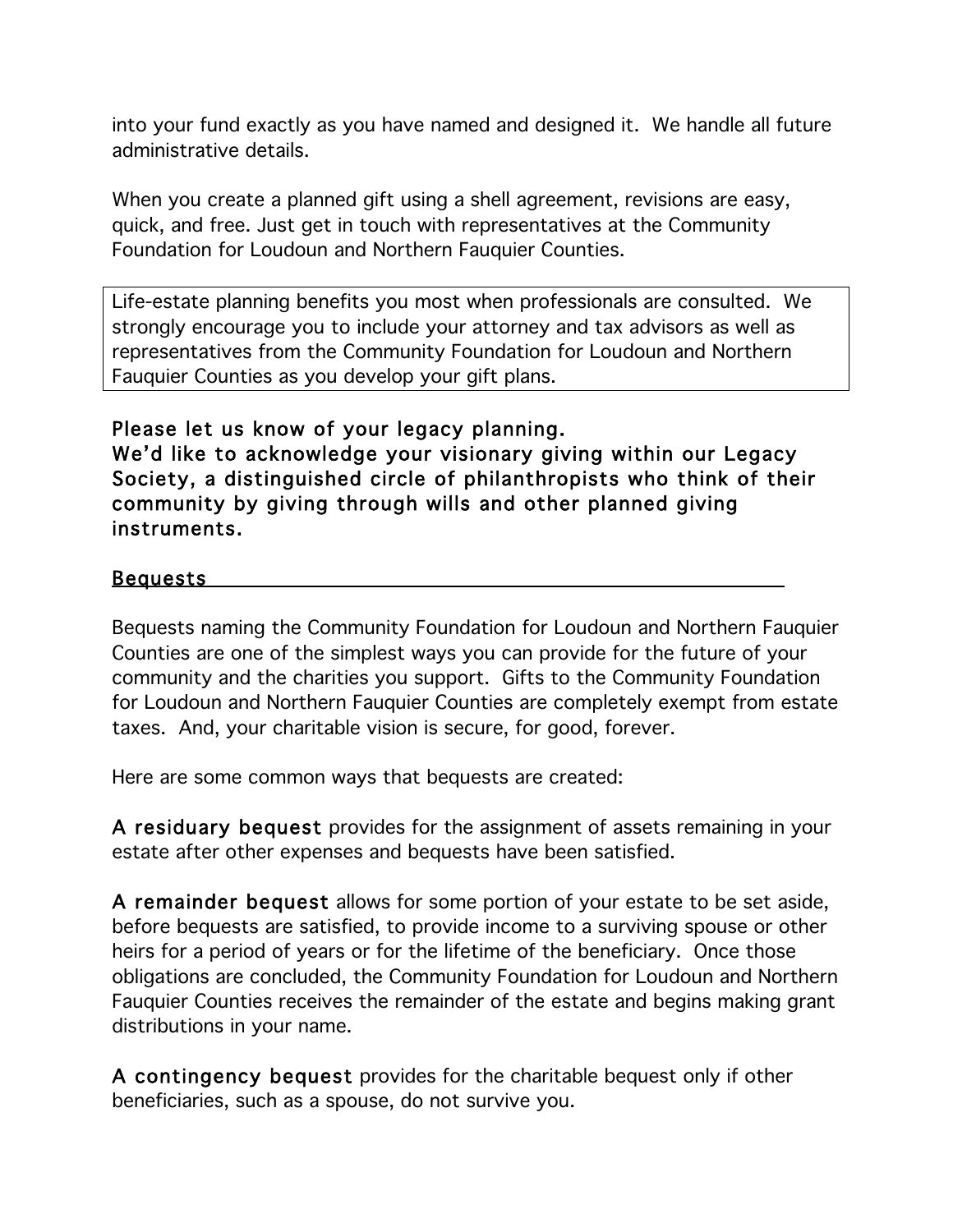Here's how it works... You include a gift to the Community Foundation for Loudoun and Northern Fauquier Counties in your will as a bequest. We can help your attorney with specific language.

Useful Information:

- Legal Title: Piedmont Community Foundation business as Community Foundation for Loudoun and Northern Fauquier Counties
- Post Office Box 402; 101 North Jay Street, Suite 2
- Federal Tax Identification number: 54-1950727
- Sample Bequest language (to be reviewed by your attorney) ties to your shell agreement:

"I hereby devise \_\_\_\_\_ percent (\_\_\_%) of my residual estate to the Community Foundation for Loudoun and Northern Fauquier Counties located in Middleburg, Virginia, to be added to the Community Foundation for Loudoun and Northern Fauquier Counties \_\_\_\_\_\_\_\_\_\_\_\_\_\_\_\_\_\_\_\_ Fund established by that certain letter dated \_\_\_\_\_\_\_\_, 20XX."

"I hereby devise \$\_\_\_\_\_\_\_\_\_\_\_\_\_\_\_ of my estate to the Community Foundation for Loudoun and Northern Fauquier Counties located in Middleburg, Virginia, to be added to the Community Foundation for Loudoun and Northern Fauquier Counties \_\_\_\_\_\_\_\_\_\_\_\_\_\_\_ Fund established by that certain letter dated \_\_\_\_\_, 200X."

Remember, you can change your shell agreement anytime, with no cost or legal fees. Just get in touch with us.

### Please notify us of your bequest gift. We'd like to acknowledge your far-thinking support in our Legacy Society.

### Memorial Gifts

When faced with a personal loss, family and friends want a means to honor and memorialize a loved one. Establishing a memorial endowment fund with Community Foundation for Loudoun and Northern Fauquier Counties offers a way to turn memorial gifts into a lasting legacy that make a difference in your community and reflect the values of your loved one.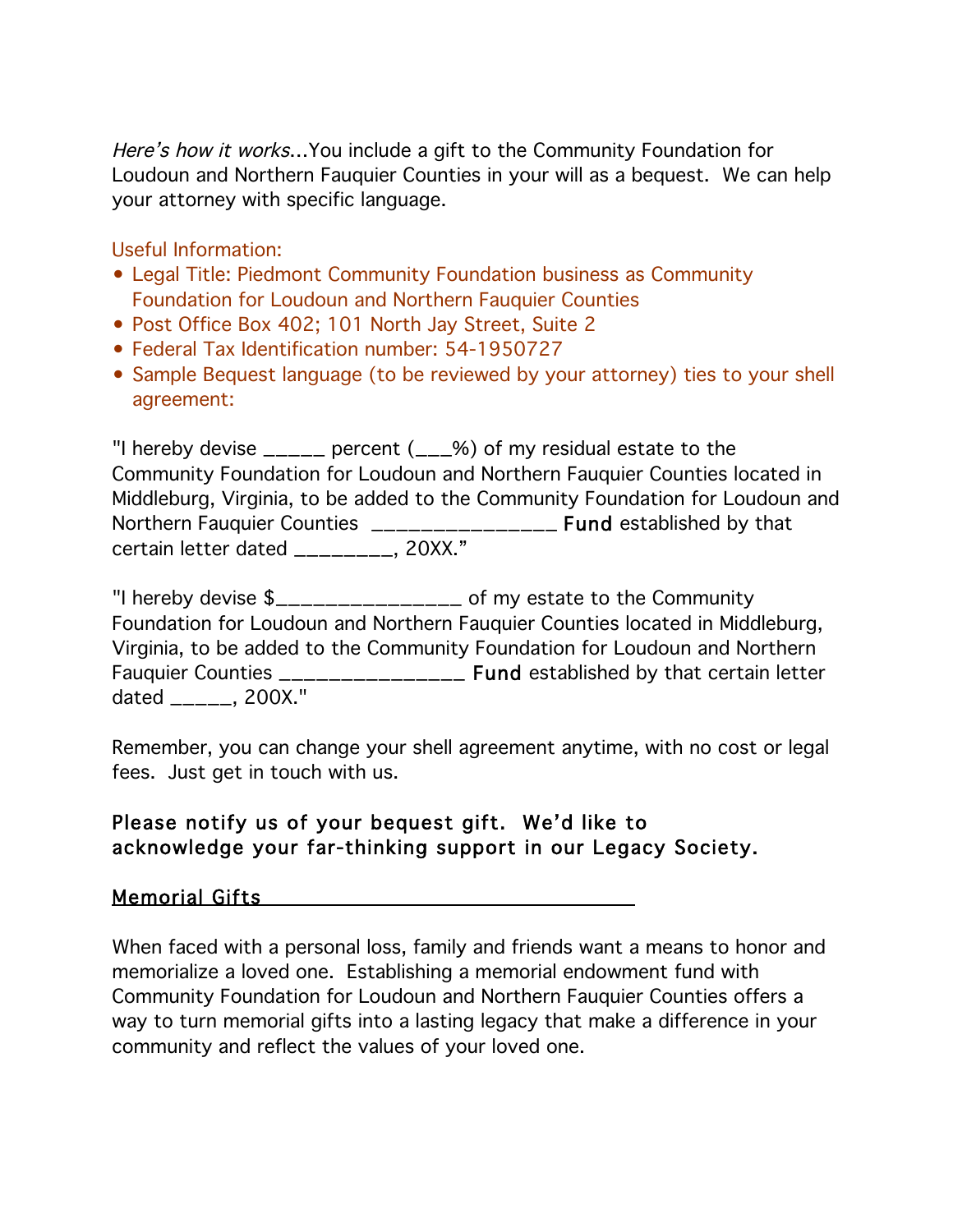A variety of options exist. Memorial gifts may be made to an existing fund in the Community Foundation. Or, starting you own fund, named for your loved one, includes the opportunity to create the fund with a personal charitable vision. Designing your own fund supports special causes, needs in the community, or specific charities.

Here's how it works...To direct memorial gifts to an existing fund, direct those who wish to make a gift to Community Foundation for Loudoun and Northern Fauquier Counties and the name of the fund. To create a special and unique fund in memory of a loved one, contact the Community Foundation for Loudoun and Northern Fauquier Counties. Such funds are remarkably easy to execute, and staff is here to help.

### Gifts of Life Insurance

A gift of life insurance can be a superb way to create your charitable legacy. Please talk with us prior to a gift of life insurance.

There are multiple ways to make gifts of life insurance.

## The Irrevocable Gift of Life Insurance

In order to ensure tax deductibility of qualifying irrevocable gifts of life insurance, a qualified appraisal of your policy may be necessary. When required, an appraisal must be performed no more than 60 days before the gift and no later than the due date for filing your income tax return. A charitable income tax deduction is disallowed in the absence of an appraisal. Be sure to consult your insurance professionals and the Community Foundation.

The "Paid-Up" Policy. If you have a life insurance policy that requires no additional premium payments—a "paid-up" policy—it can be donated to the Community Foundation for Loudoun and Northern Fauquier Counties. By irrevocably assigning ownership of the policy to a qualified nonprofit institution like the Community Foundation, you have made a completed charitable gift. Since the policy no longer belongs to you, you can take a charitable tax deduction equal to the lesser of the replacement value of the policy or your cost basis in the policy.

**Executing A Brand New Policy.** To make a gift of a new policy, work with your insurance agent and the Community Foundation for Loudoun and Northern Fauquier Counties to assign the policy to the Community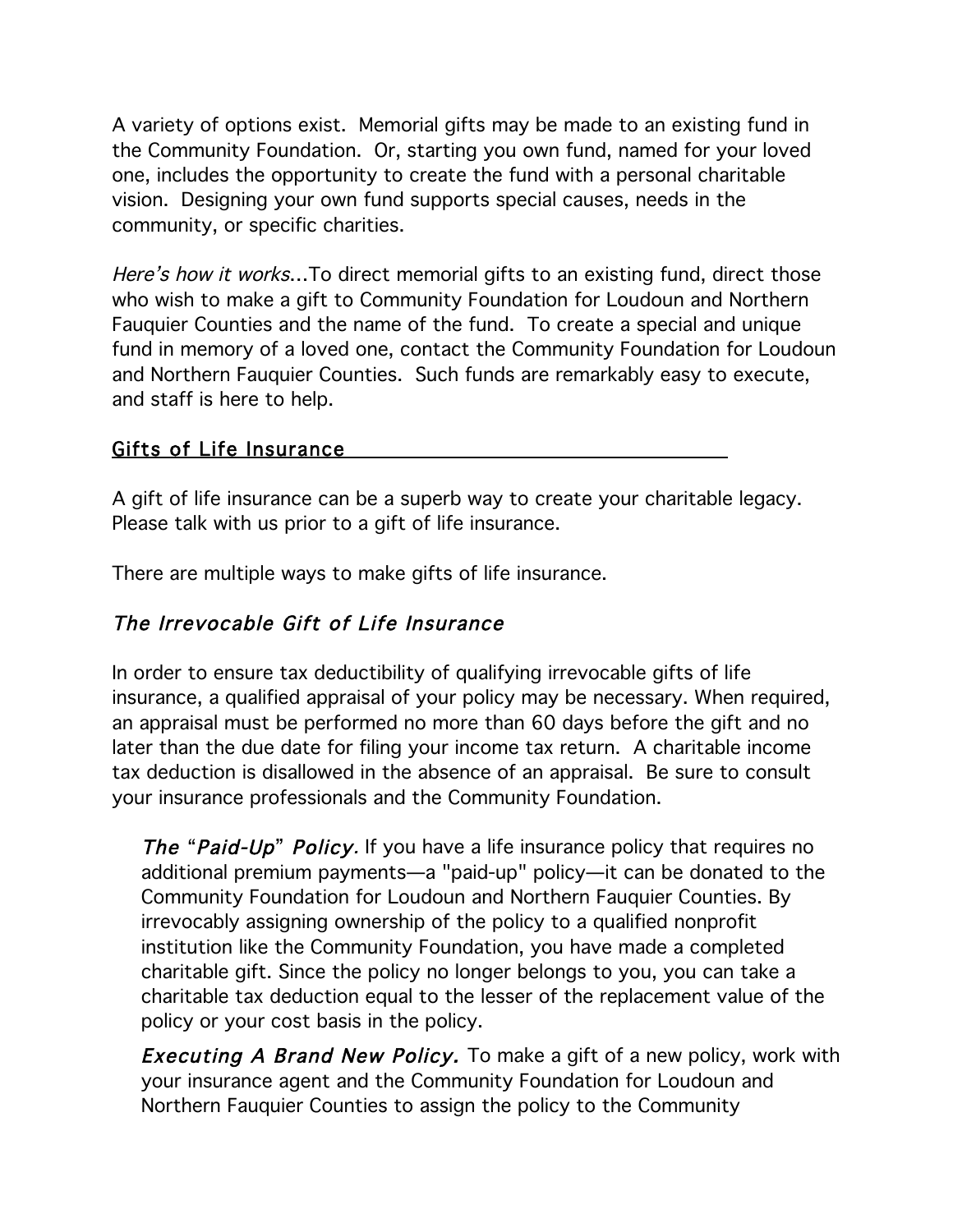Foundation and set the terms of the policy. Once all parties are in agreement, make a gift to the Community Foundation for Loudoun and Northern Fauquier Counties for the first premium payment. Future premium payments should be made as gifts each year to the Community Foundation. Should you decide to stop making payments, the Community Foundation has complete leverage to cash out the value of the policy at that time.

 An Existing Policy that Requires Additional Premium Payments. If the policy you give, irrevocably, to the Community Foundation for Loudoun and Northern Fauquier Counties still requires regular premium payments, the charitable deduction is generally equal to the lesser of something called the interpolated terminal reserve and your cost basis in the policy. The interpolated terminal reserve is an amount slightly larger than the cash surrender value of the policy, plus a portion of the last premium paid before the gift was irrevocably made. If you continue to pay the premiums after the Community Foundation owns the policy, your payments qualify as gifts of cash to the Community Foundation.

**Employer Term Life Insurance.** If your employer provides group term life insurance coverage for you in excess of \$50,000, your taxable income most likely includes the cost of the premium for the excess amount. If you name the Community Foundation as the sole beneficiary of the death benefit in excess of \$50,000, you will not be taxed on the premium cost.

Here's how it works...To make a gift of a life insurance policy, work closely with your insurance agent and the Community Foundation for Loudoun and Northern Fauquier Counties, since each there are a variety of possible life insurance gifts and the requirement for a qualified appraisal varies.

The Revocable Gift of Life Insurance. One of the rights you have as owner of a life insurance policy is to decide who receives the proceeds when you die. Frequently, policies name a spouse, children, parents, relatives, or friends as the beneficiaries. However, it is also possible to name one or more nonprofit institutions, such as your Community Foundation as a beneficiary.

There are no income tax benefits when you name the Community Foundation as beneficiary of a *revocable* gift of your life insurance policy because the gift is not considered "completed." However, the distribution to the Community Foundation is removed from any estate taxes.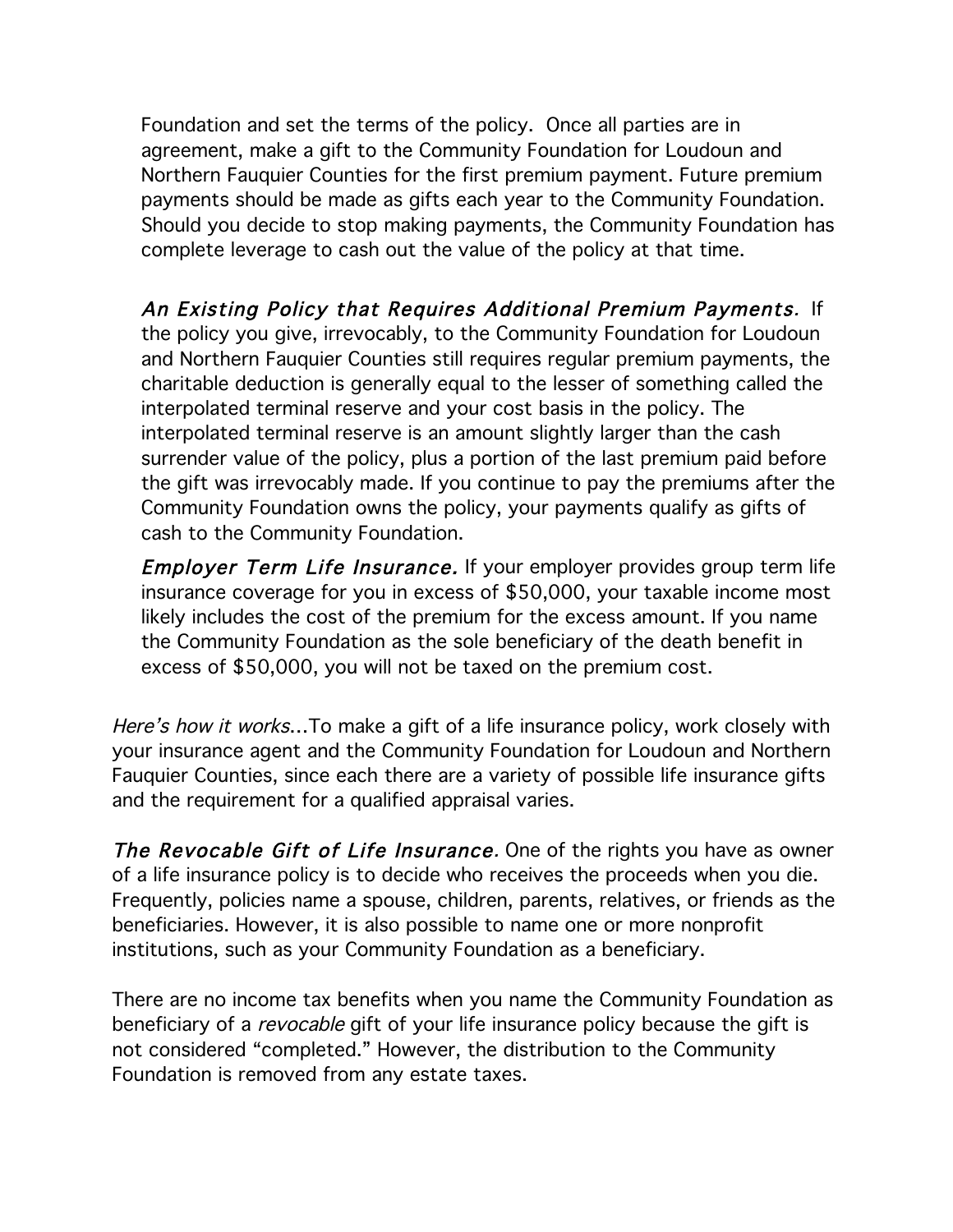Here's how it works . . . To Make a Revocable Gift to the Community Foundation, ask your insurance company or agent for a change of beneficiary form. Fill out the form to let the company know whom you want as the new beneficiary and how much of the proceeds are to be gifted.

Life insurance is a wonderful way to make a gift to the Community Foundation for Loudoun and Northern Fauquier Counties, while preserving existing assets for your family and heirs.

## Please notify us of your life insurance gift. We'd like to acknowledge your far-thinking support in our Legacy Society.

## Gifts of Real Estate

Individuals who wish to make a major contribution to support the Community Foundation for Loudoun and Northern Fauquier Counties should consider a gift of real estate. There are significant tax advantages for such gifts, and it is sometimes possible to convert land and other real property into an income stream.

Please talk with us prior to making a gift of real estate. In order to ensure tax deductibility, a qualified appraisal of your real estate is necessary. The appraisal must be performed no more than 60 days before the gift and no later than the due date for filing your income tax return. A charitable income tax deduction is disallowed in the absence of an appraisal. The Community Foundation requires a Phase One Environmental Site Assessment and other site reviews before acceptance of real estate gifts. Providing ample time for the Community Foundation to review, consider, and indicate acceptance of such a gift is critical.

Typical donors of real estate have some of the following characteristics in common:

- $\checkmark$  They have a strong desire to support their community
- $\checkmark$  They own land appreciated in value
- $\checkmark$  Heirs are provided for or prefer a cash inheritance rather than real estate
- $\checkmark$  They seek to reduce their estate taxes
- $\checkmark$  They have a desire for a sizable income tax charitable deduction
- $\checkmark$  They need increased income now and in the future
- $\checkmark$  They wish to avoid paying capital gains taxes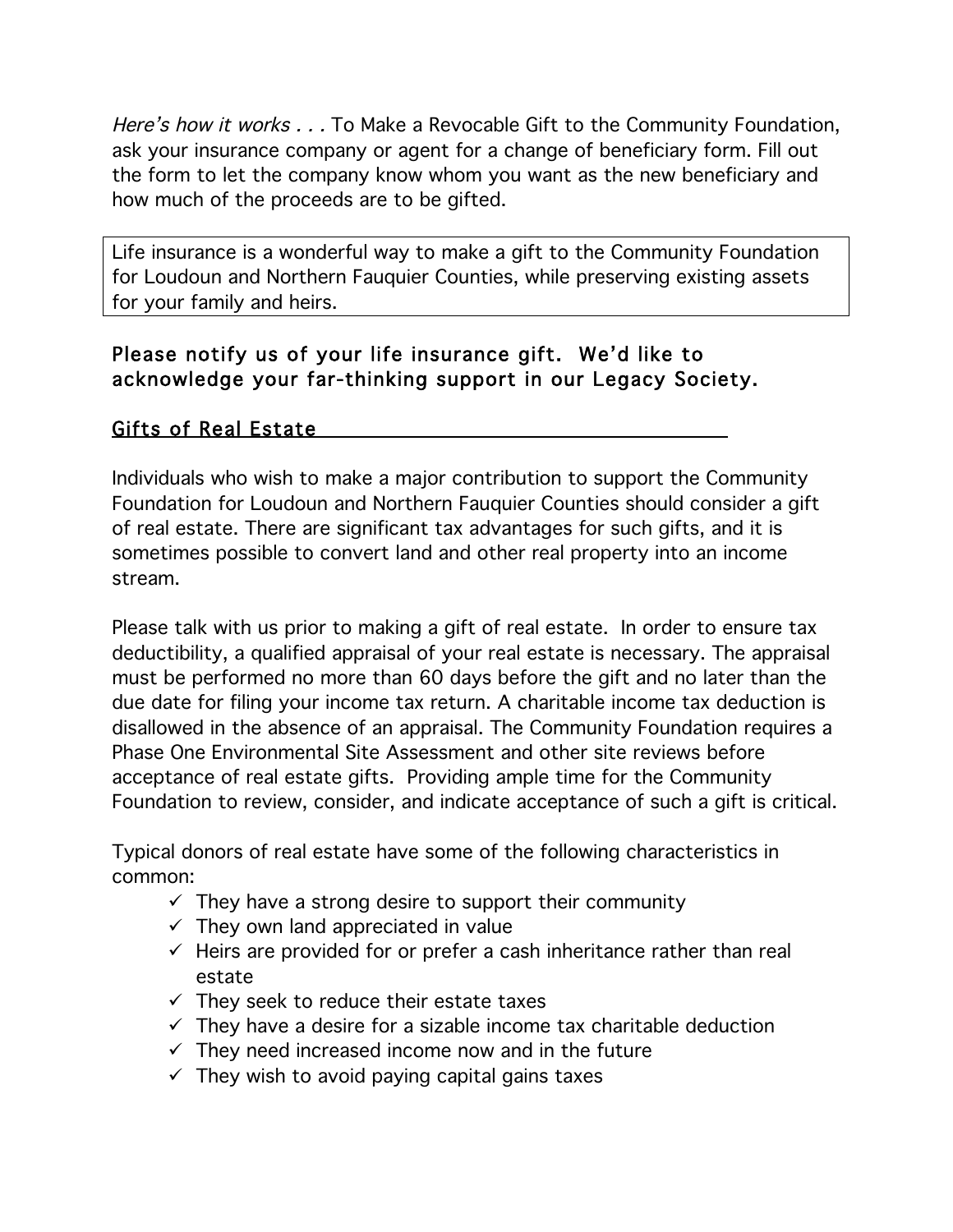Here's how it works . . . Ways to make a gift of real estate include:

- An outright gift made immediately. Such a gift maximizes the income tax charitable deduction and removes the property from the donor's taxable estate.
- A simple bequest of real estate. By leaving real property to the Community Foundation in your will, you avoid the value of the property being taxed in your estate.
- A gift of a remainder interest in a residence or farm. You deed the property to the Community Foundation now, and retain the right to continue to live in the residence for your remaining lifetime. One or more life tenants can benefit, and need not be related.
- A gift of real estate to a charitable remainder unitrust. A selected trustee reinvests the sale proceeds in order to pay the donor income either for life or for a term of years.

# Gifts of Real Estate—Important Issues to Consider

A signed appraisal by a qualified third party is required to support a gift of real estate tax deduction. Donors are responsible for getting, and paying for, a fair market value appraisal. Donors should understand that if the Community Foundation sells the real estate within two years—which usually will be the case—a Form 8282 is filed with the IRS. If there is a significant discrepancy between the sale price on this form and the valuation claimed for tax purposes, the IRS may question the deduction.

Further complications arise if mortgaged property is donated. The transaction is likely to be treated as a bargain sale if the property is encumbered. Under the bargain sale rules, a contribution of such property is treated as part-sale and part-gift, reducing the tax deduction.

### Please notify us of your real estate gift. We'd like to acknowledge your far-thinking support in our Legacy Society.

### Gifts of Closely Held Stock

Many donors are familiar with making a gift of publicly traded stock and the many benefits it offers, and the Community Foundation for Loudoun and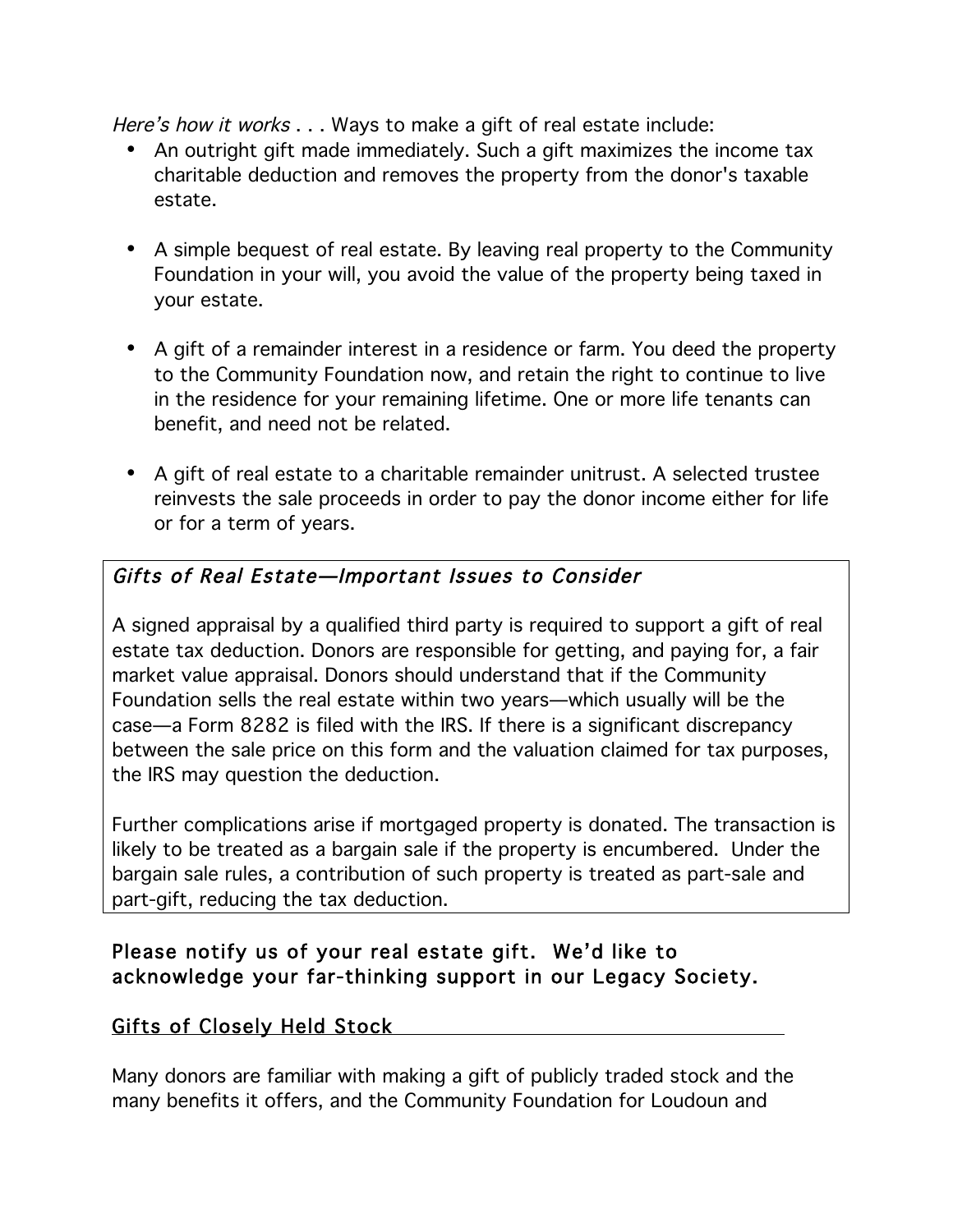Northern Fauquier Counties welcomes such gifts and all the advantages they offer to you. The Community Foundation also is interested in gifts of closely held stock.

Quite frequently, much of an entrepreneur's personal net worth is in the form of highly appreciated, closely held stock, which, if sold, would trigger a large capital gains tax. For philanthropically-inclined business owners, making gifts of closely held stock to the Community Foundation presents an extremely attractive option for both maximizing the size of their charitable contribution and for reducing their own personal income and potential estate taxes.

Because closely held stock is not publicly traded, arriving at a valuation is a key part of the process. The Internal Revenue Service requires all gifts of privately held stock greater than \$10,000 receive a written, independent appraisal in order for the donor to claim a charitable deduction no more than 60 days before the gift transfer and no later than the due date for filing your income tax return. The appraisal can be provided by either a CPA qualified to perform appraisals or by an independent appraisal valuation firm. A charitable income tax deduction is disallowed in the absence of an appraisal. Once value is established, the donor transfers his or her stock to the Community Foundation for Loudoun and Northern Fauquier Counties, which holds the stock for an indefinite period of time.

Since those shares are illiquid, the foundation will need to sell the shares in order to raise the cash needed to make grants on the gift.

The benefits of a gift of closely held stock are not unlike those of appreciated, publicly traded securities. Again, you save taxes twice: first with a personal income tax deduction for the fair market value of the stock, and second when you avoid capital gains tax on the appreciation.

Here's how it works . . . A gift of closely held stock is a gift that must be carefully planned and will involve special consideration by our Gift Acceptance Committee to ensure future liquidity of the gift. The Community Foundation for Loudoun and Northern Fauquier Counties is very interested in working with you. Please be sure to talk with us early on, and allow plenty of time to transact such a gift.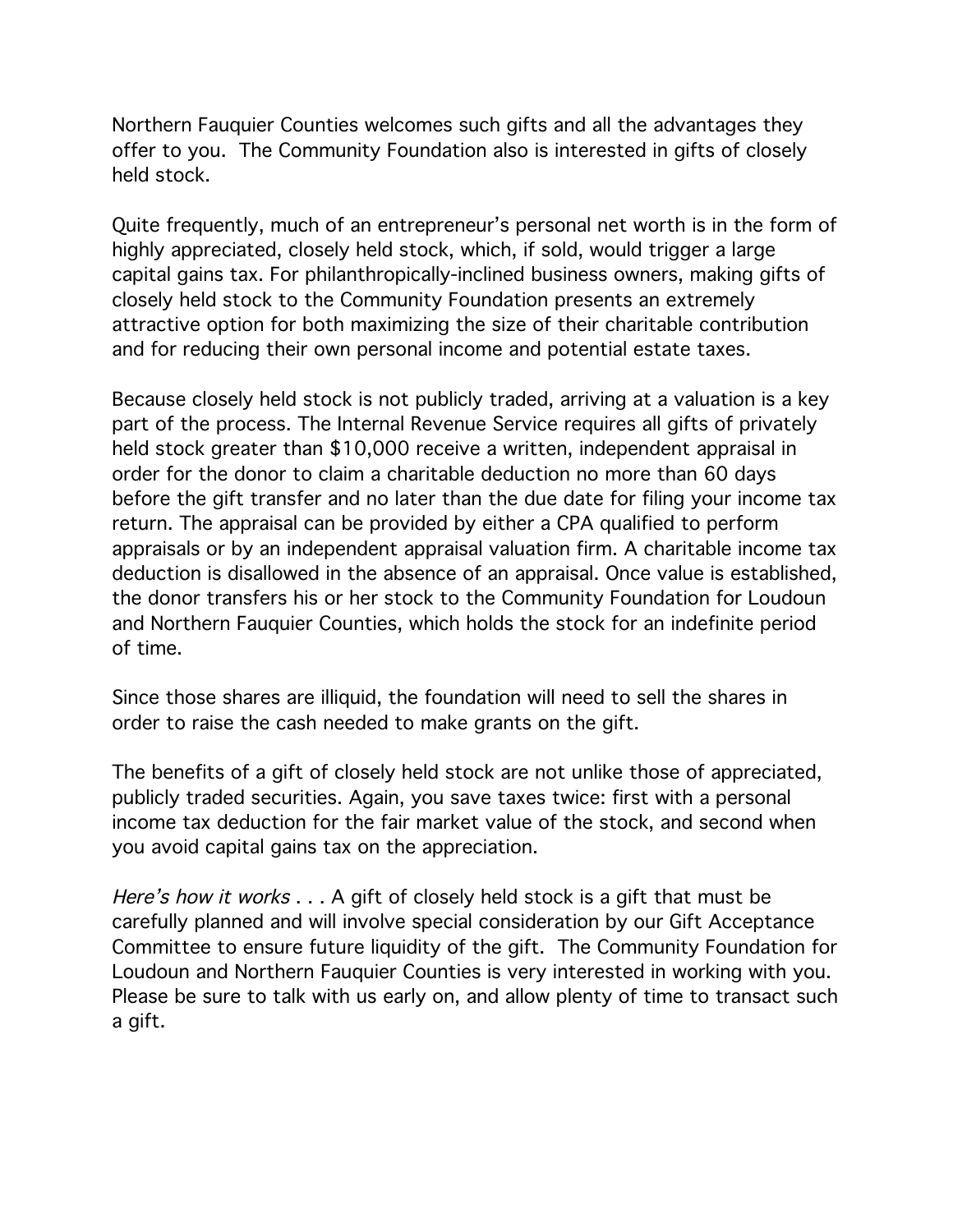# Gifts of Closely Held Stock — Issues to Consider

A donor who makes a gift of Closely Held Stock cannot restrict the charitable organization's right to use or dispose of the property.

Donors are responsible for getting, and paying for, a fair market value appraisal. Donors should understand that, if the Community Foundation sells the closely held stock within two years, which may be the case, a Form 8282 is filed with the IRS. If there is a significant discrepancy between the sale price on this form and the valuation claimed for tax purposes, the IRS may question the deduction.

A gift of closely held stock with a pre-existing "binding agreement" to sell the company disallows all tax-deduction value of such a gift. Such a gift would be characterized by the IRS as an "anticipatory assignment of income" and result in the gift being treated as a sale of stock by the donor, triggering a taxable capital gain on the appreciated shares. Similarly, a gift of closely held stock cannot include an obligation on the part of the foundation to sell the stock back to the donor.

Further, the Community Foundation for Loudoun and Northern Fauquier Counties is limited by law for gifts of closely held stock placed in a Donor Advised Fund. Talk with us for the details.

The Community Foundation for Loudoun and Northern Fauquier Counties may refuse any offered gift of Closely Held Stock that is judged not in the best interests of the Community Foundation.

## Please notify us of your closely held stock gift. We'd like to acknowledge your far-thinking support in our Legacy Society.

### Charitable Remainder Trusts

A Charitable Remainder Trust, or CRT, offers an excellent way to make a charitable gift while also generating income for you. You make an irrevocable gift of an asset (cash, securities, real estate, or closely held stock) to a trust and name the Community Foundation for Loudoun and Northern Fauquier Counties as the charitable beneficiary. The trust most likely will sell those assets. A sale by the trust is free from capital-gains taxes establishing the monetary principal of the trust. Then, you are paid an income based either on a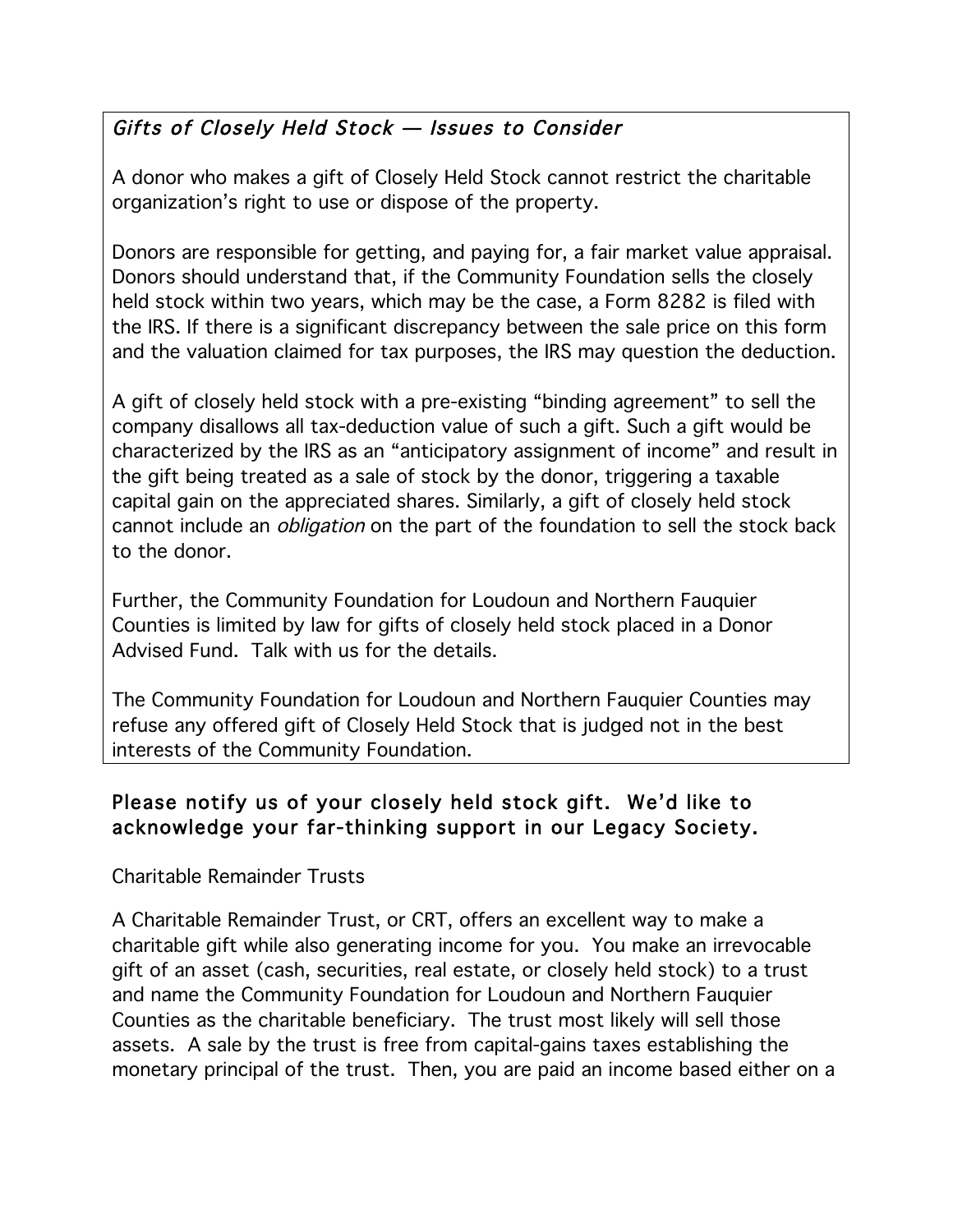fixed percentage of the annual value of the trust (a "unitrust") or a fixed percentage based on the initial value of the trust (an "annuity trust").

With either a unitrust or an annuity trust, you receive income either for a designated number of years or for your lifetime. You can also provide income during the life of a spouse, children, or other designated party. Upon the deaths of all designated beneficiaries or at the end of the designated number of years, the assets of the CRT become a final gift to the Community Foundation to become your ultimate charitable vision.

The value of the income tax deduction is computed based on the value of the gift assets, minus the value of the "life interest" in income earnings from the CRT. This interest varies according to your age, fixed percentage, and whether you are the sole income beneficiary or if there are multiple beneficiaries.

Another significant tax benefit applies when you create a CRT with appreciated assets, such as real estate or gifts of stock. You pay no capital gains tax on your transferred gift while your CRT is established at the fully appreciated value.

CRTs offer significant tax advantages. You are entitled to a maximum tax deduction of the contribution value of the gift, up to 50% of adjusted gross income. If that deduction exceeds your deductibility limit in the year of the gift, an additional tax deduction for the remainder may be taken in a subsequent year, for up to five years.

Charitable Lead Trust

The charitable lead trust, or CLT, is the converse of the charitable remainder trust. In a charitable lead trust, you transfer assets to a trust that provides payment of the income interest to the Community Foundation for a period of years, or, for the life or lives of you and/or certain others. Upon expiration of the period, the trust provides that the remainder funds either reverts to you, or passes to your spouse, children or others.

In order to gain an income tax deduction, the CLT must provide for payments of income based either on a fixed percentage of the annual value of the trust (a "unitrust"), or a fixed percentage of the initial value of the trust (an "annuity trust"). Also, you must be treated as the owner of the income interest under the income tax rules.

As a general rule, a CLT is best utilized to minimize estate and generationskipping transfer taxes imposed upon your transfer of property to another,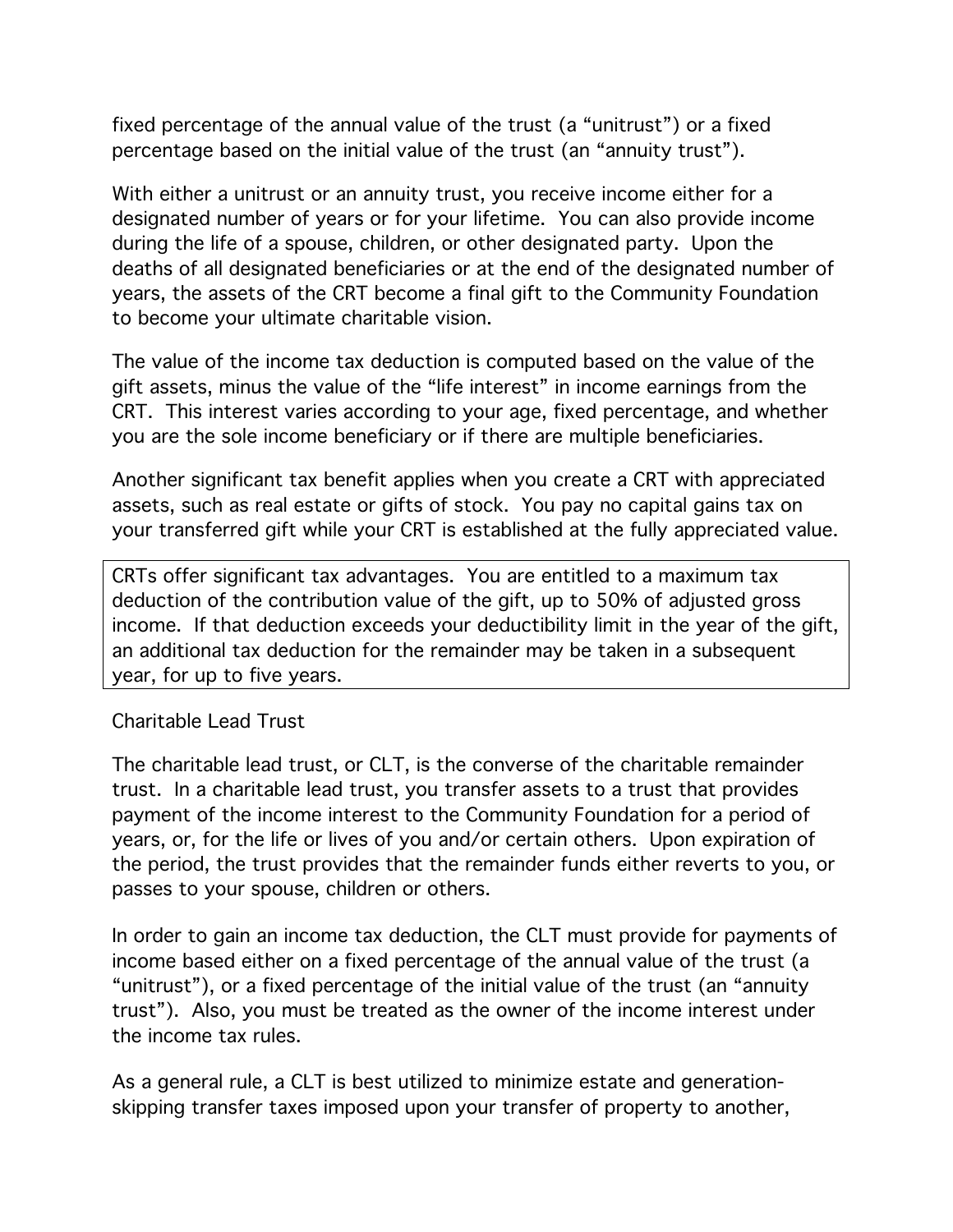rather than as an instrument to secure an income tax deduction. When a CLT is funded, the taxable transfer is reduced by the present value of the intervening income interest. Because of this result, it is possible to leverage the unified credit against the estate and gift tax to reduce a transfer of property to heirs that would, but for the intervening income interest, be valued and taxed at a greater amount.

Charitable Lead Trusts offer significant tax advantages. You can transfer more value to your heirs free of estate and gift tax and can provide profound support to the Community Foundation for Loudoun and Northern Fauquier Counties.

Please notify us of your gift made with a Charitable Remainder or Charitable Lead Trust. We'd like to acknowledge your far-thinking support in our Legacy Society.



Call us or use this form to let the Community Foundation for Loudoun and Northern Fauquier Counties know of your interests or Legacy Society gifts.

I/We have made a provision for the Community Foundation in my/our estate plans and wish to be included in the Legacy Society. We are pleased to allow our names to be listed as Society members.

Please print your name(s) as you wish them to be listed

Signature(s)

Date

\_ Please contact me about setting up a "Shell Agreement" for my Legacy Gift.

Address and Phone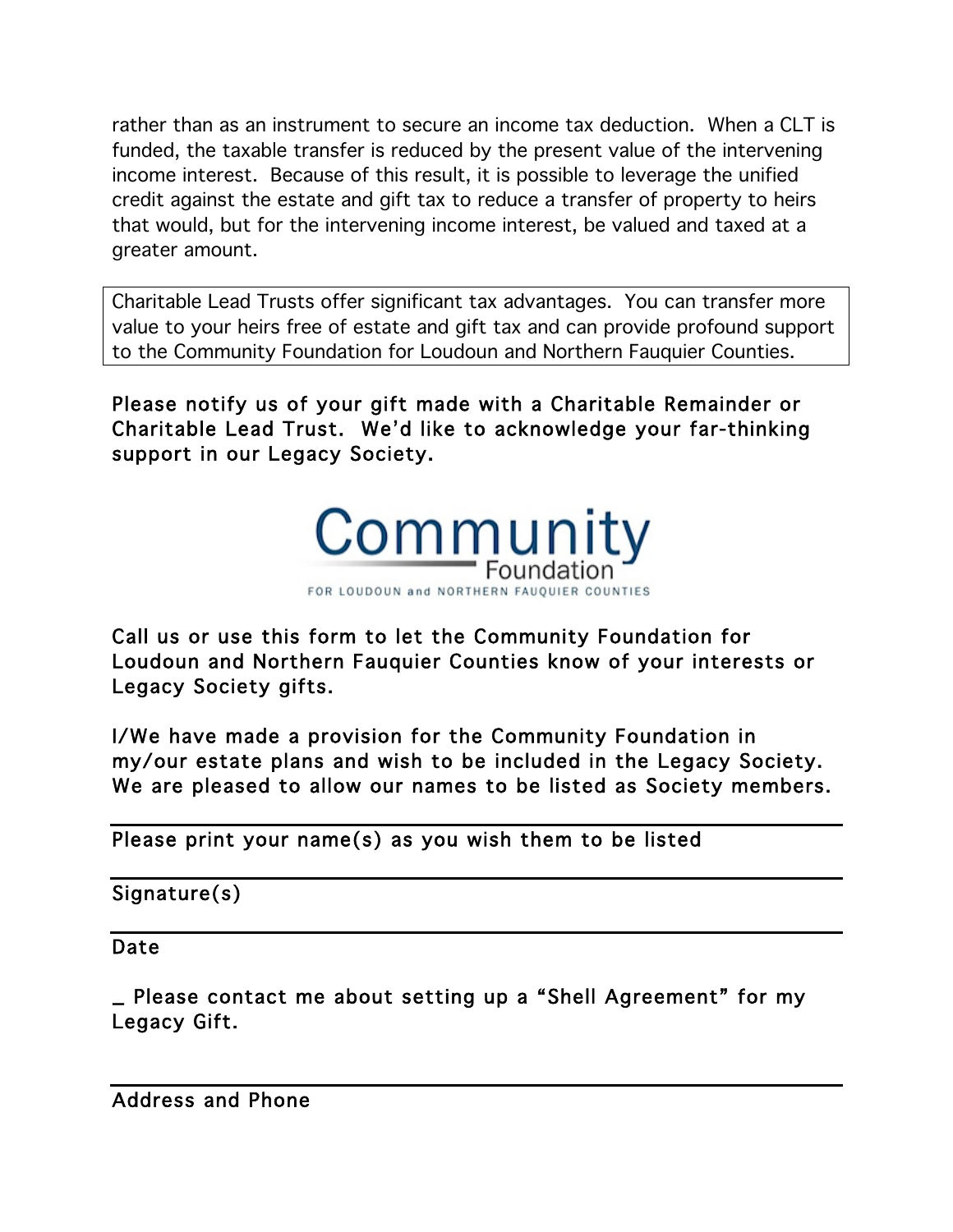# 10 reasons why people choose to give through the Community Foundation for Loudoun and Northern Fauquier Counties

. . .

- 1. Community Foundation for Loudoun and Northern Fauquier Counties is all about home and community: local needs, local assets, local leadership (and yet, our donors are also welcome to make grants across America).
- 2. We specialize in high-touch donor services with fantastically low overhead.
- 3. We build endowment legacies that honor your name, your family, and your vision, forever.
- 4. We're adept at accepting a range of assets, from real estate, to closely held stock, to outright gifts.
- 5. We partner with your accountant and legal advisor to ensure your charitable giving is cost-effective and intelligently planned.
- 6. We encourage our donors and their successors to stay actively involved in grantmaking, or enable them to rest assured their charitable vision will be carried out for generations long after they're gone.
- 7. We offer maximal tax advantages.
- 8. We multiply the impact of your gifts by pooling them with other grants and investments.
- 9. We are an involved organizational "citizen" and leader.

10. We have broad expertise regarding the charitable needs, programs, and initiatives in our community, connecting people who care with causes that matter.

OUR MISSION is to connect people who care with causes that matter in Loudoun and Northern Fauquier Counties and surrounding areas. Your vision and our stewardship build permanent investment resources to benefit our community, for good, forever.



Post Office Box 402 Middleburg, Virginia 20118 Post Office Box 342 Leesburg, Virginia 20178 (540) 687-5223